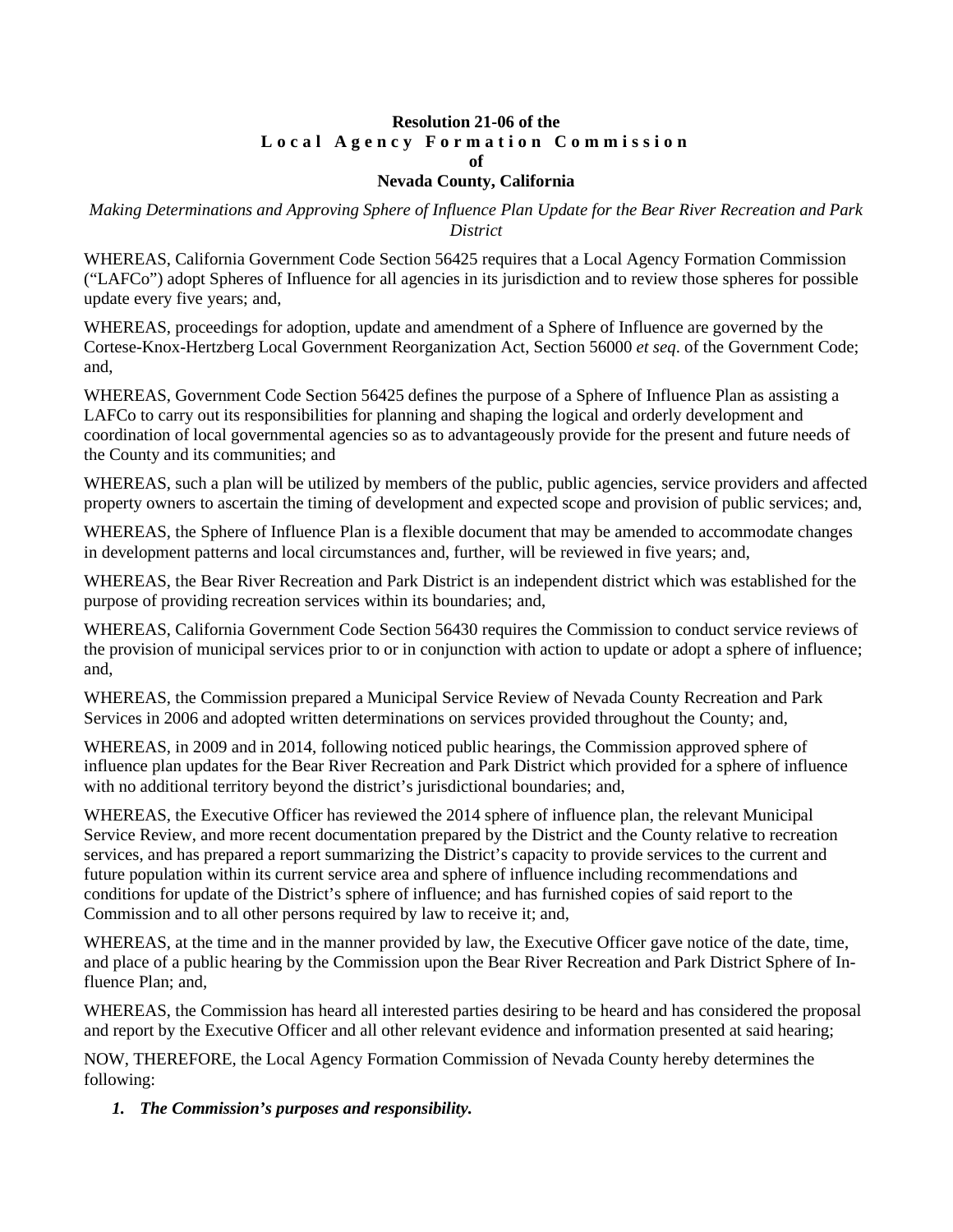The proposed update of the Sphere of Influence Plan for the Bear River Recreation District, including the conditions established herein, is consistent with the purposes and responsibility of the Commission for planning the logical and orderly development and coordination of local governmental agencies so as to advantageously provide for the present and future needs of the County and its communities.

## *2. Considerations specified in Government Code Section 56425 (e).*

The Commission has considered the documentation on file in this matter, including the Municipal Service Review listed above, the Sphere of Influence Plan report prepared by LAFCo staff, and various reports provided to the Commission as they relate to the following considerations stated in Government Code Section 56425(e):

# *a. The present and planned land uses in the area, including agricultural and open space lands.*

Territory within the Bear River Recreation and Park District is under the land use authority of Nevada County. The General Plan provides for a variety of land uses, including residential, commercial and industrial. The sphere of influence for the District includes no lands beyond the District's jurisdictional boundaries.

## *b. The present and probable need for public facilities and services in the area.*

In addition to the recreation services provided by the District, the subject territory receives a variety of services from other agencies, including fire protection and emergency response, public safety, streets and traffic circulation, general government services, and water and wastewater services (some portions).

*c. The present capacity of public facilities and adequacy of public services that the agency provides or is authorized to provide.*

The Sphere of Influence Plan report documents the District's capacity to meet current and projected demands.

*d. The existence of any social or economic communities of interest in the area if the Commission determines that they are relevant to the agency.*

Relevant communities of interest are discussed in the Sphere of Influence plan report. Two large residential communities are served by the District: Lake of the Pines and the Alta Sierra communities.

*e. For agencies that provide sewer, water or structural fire protection, the need of any disadvantaged unincorporated communities for those public facilities and services.*

The Bear River Recreation and Park District does not provide any of the listed services.

## *3. Considerations specified in Government Code Section 56425(i).*

The Commission has considered the documentation on file in this matter submitted by the District and other interested agencies and individuals, as well as the Municipal Service Review and various staff reports provided to the Commission and has established the nature, location, and extent of the functions or classes of services provided by the District. The Bear River Recreation and Park District operates under the provisions of the California Public Resources Code (Sections 5780, *et seq.*). The District provides the following recreation services as authorized under the provisions of the statute throughout its jurisdiction:

- a. Organization, promotion and conduct of community recreation programs
- b. Establishment and operation of systems of recreation and recreation facilities
- c. Acquisition, construction, improvement, maintenance and operation of recreation facilities.

NOW, THEREFORE, the Local Agency Formation Commission of Nevada County also makes the following findings and determinations: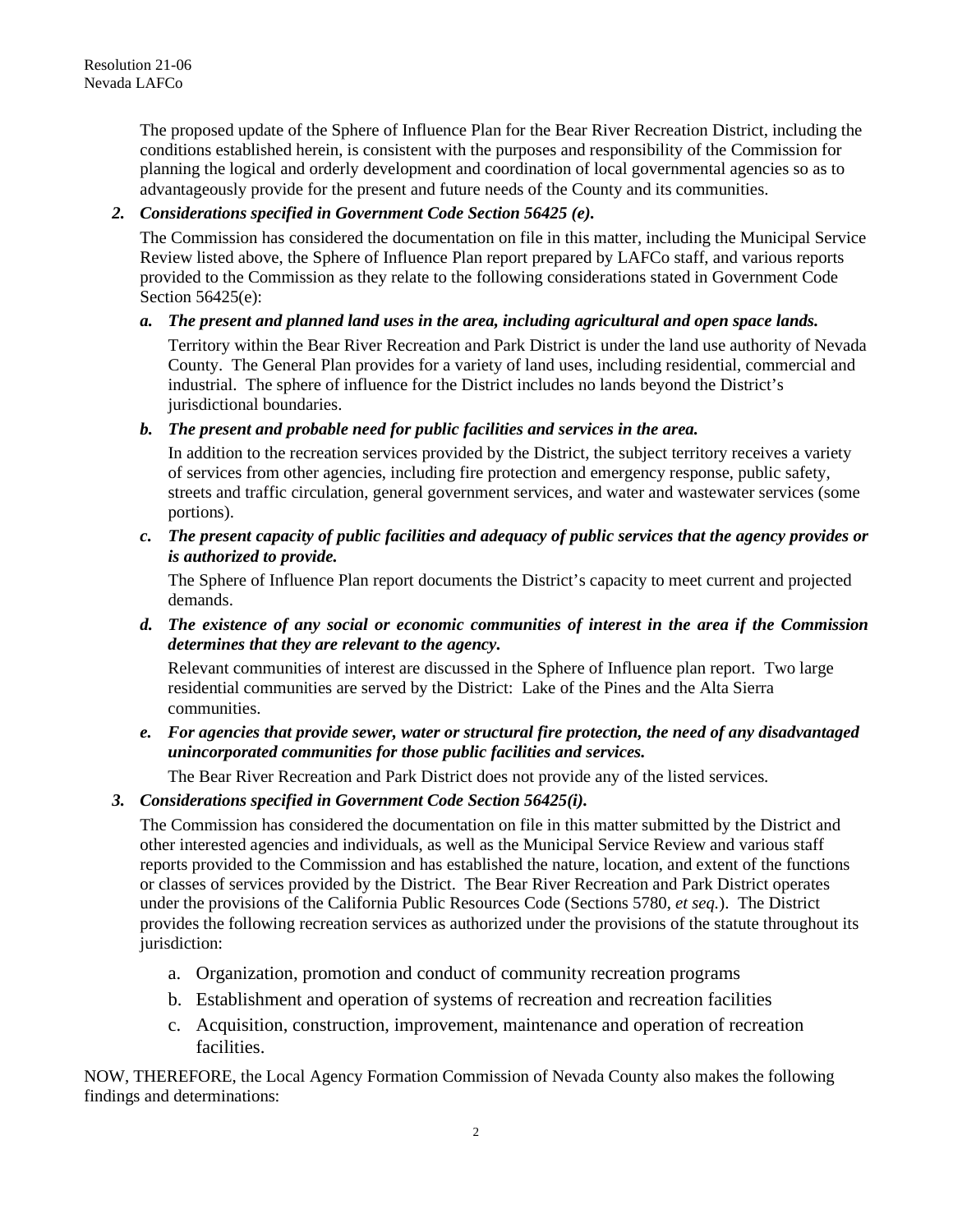Resolution 21-06 Nevada LAFCo

- 1. The Commission finds that the update of the Sphere of Influence Plan for the Bear River Recreation and Park District is consistent with the land use designations of the applicable land use authorities and with the Spheres of Influence of other service providers in the area.
- 2. The Commission, as Lead Agency for the purposes of the California Environmental Quality Act (CEOA), hereby determines that the update of the District's Sphere of Influence Plan will have no foreseeable environmental impacts and is therefore exempt from the California Environmental Quality Act (CEQA) under the provisions established by Section 15061 (b)(3) of the State CEOA Guidelines; and the Commission's determinations supporting CEOA's Common Sense Exemption are as follows:
	- The sphere of influence is coterminous with the District's boundary and service area, and no change to this status is contemplated.
	- The District's service capacity is sufficient only for continued service within existing service areas.  $\bullet$
	- The service provided by the District is consistent with the General Plan, as well as with the current land uses and needs of the residents.
	- No unusual circumstances relative to the District's services or to LAFCo's update of the sphere of influence have been identified.

AND, FURTHER, the Commission resolves and orders the following:

- 1. The Bear River Recreation and Park District Sphere of Influence Map, included herein as Exhibit A, and containing only lands within the District's jurisdictional boundaries, is hereby adopted by the Commission.
- 2. The services provided by the District are heretofore designated as Recreation and Park services as authorized by the California Public Resources Code, Sections 5780, et seq).
- 3. The Bear River Recreation and Park District Sphere of Influence Plan, contained within the report titled Nevada County Recreation and Park Districts Sphere of Influence Plans 2021, incorporating information provided by the 2006 Municipal Service Review, updated as relevant, as well as current information regarding the District's service capabilities as required by Section III of the Commission's Policies (Sphere of Influence Policies), is hereby approved and adopted by the Commission, and by this reference incorporated herein.
- 4. All changes of organization or reorganization for Bear River Recreation and Park District must be consistent with the updated Sphere of Influence Plan and Map, as well as with adopted LAFCo Policies and Procedures.
- 5. The Commission directs staff to file a Notice of Exemption as lead agency pursuant to Public Resources Code Section 21152 and Section 15075 of the CEOA Guidelines.

The foregoing resolution was duly passed by the Local Agency Formation Commission of Nevada County at a regular meeting held on November 18, 2021, by the following roll call vote:

Aves: Bullock, Heck, Mangel, Miller, Minett, Zabriskie, Susman

Noes: none

Abstentions: none

Absent: Aguilar, Hoek

Signed and approved by me after its passage this 18<sup>th</sup> day of November, 2021.

sh Susman, Chair levada LAFCo

Attest: SR Jones, Execulive Officer